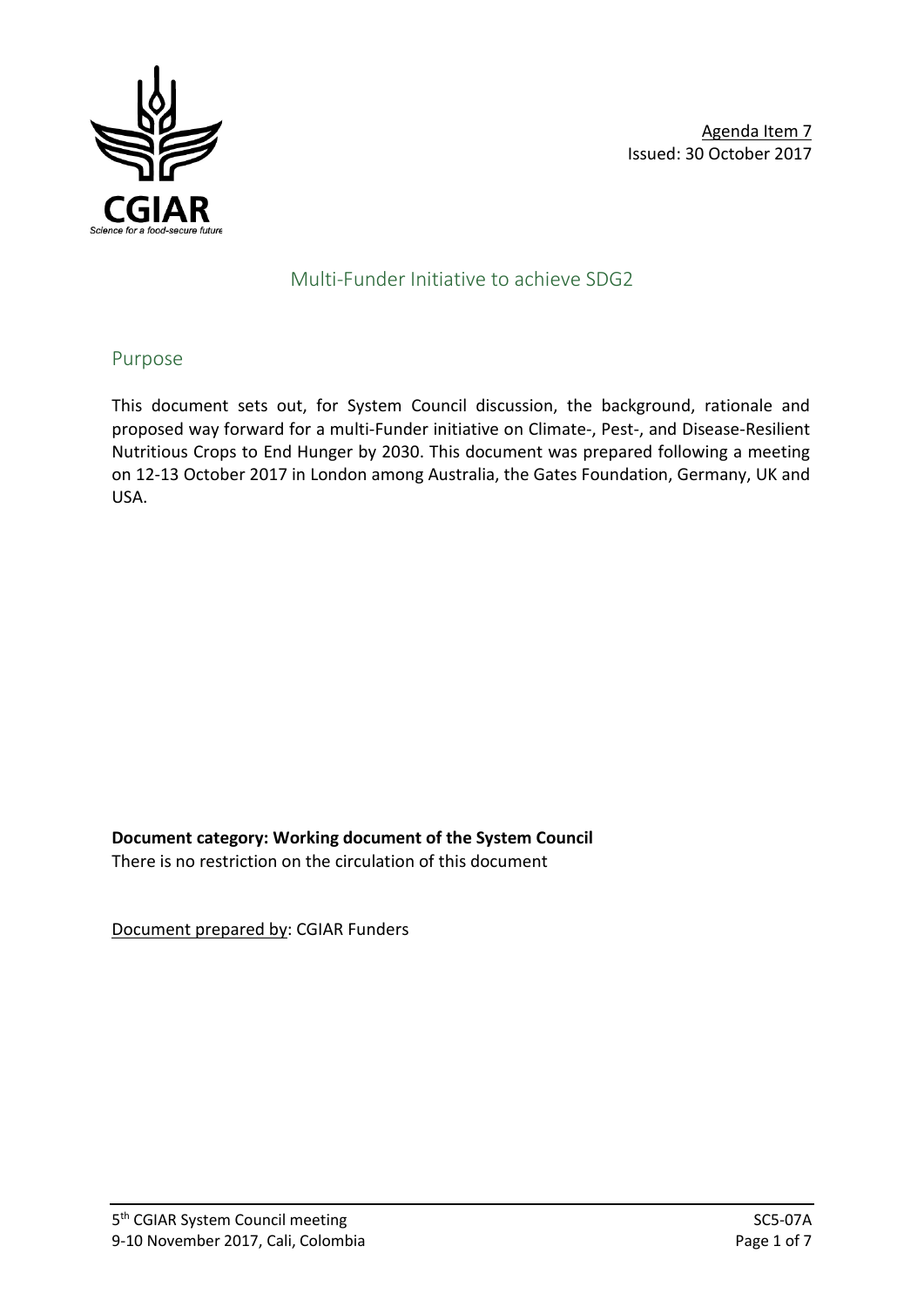#### CGIAR Initiative on Climate-, Pest-, and Disease-Resilient Nutritious Crops to End Hunger by 2030 Oct 25, 2017[1](#page-1-0)

#### **Background**

Transformational solutions are required for the complex challenges facing the global food supply and to achieve SDG 2. To accelerate progress toward the SDGs, high quality, relevant research conducted in ways that reduces the lag between innovation and application is needed.

**Goal 2. End hunger, achieve food security and improved nutrition, and promote sustainable agriculture**

2.3 by 2030 double the agricultural productivity and the incomes of small-scale food producers, particularly women, indigenous peoples, family farmers, pastoralists and fishers, including through secure and equal access to land, other productive resources and inputs, knowledge, financial services, markets, and opportunities for value addition and non-farm employment

CGIAR is uniquely positioned to ensure that smallholder farmers can benefit from productive, resilient crops that withstand stress and meet market demands, drawing on the global crop genetic resources it holds in trust and its ability to conduct large scale, regional and globally relevant plant breeding programs. Its capacity to deliver the key public goods technologies depends on its ability to attract and retain key scientific staff, however, its institutional capacity and competency has been eroded in critical areas. Without a refocused and reinvigorated shared science agenda, with emphasis on the core capacities of CGIAR, there are risks of further atrophy and CGIAR being left behind.

While an **agricultural innovation system with the capacity to envision and implement transformational options is needed – that will not be possible without first ensuring foundational elements are in place.** These foundational elements are the research infrastructure – scientists/knowledge, physical assets/germplasm, optimized systems and processes - that develop the building blocks of production and food systems that equitably provide nutritious and safe foods while enhancing the environmental sustainability of agricultural production and broader food systems. We need transformational research to deliver the radical step changes that allow economies to leapfrog existing technologies and systems towards more efficient and sustainable options for food systems while reducing extreme poverty, hunger and undernutrition.

As a cornerstone of this vision to deliver on SDG2, we propose an initiative to **upgrade breeding programs in key crops** that reflect evidence-based analysis and willingness to invest **based on collectively agreed criteria for crop selection**. In addition, we recognize the need for consensus on **supporting seed systems development across these crops**– including commercial and community pathways for seed dissemination at scale - to ensure farmers benefit from the outputs of research. While this component of an impact pathway would not be led or implemented by CGIAR, we seek a vision that connects the outputs of CGIAR programs with the desired impacts through a functioning seed system.

<span id="page-1-0"></span><sup>&</sup>lt;sup>1</sup> This paper is the result of a meeting on Oct. 12-13, 2017 in London among Australia, the Gates Foundation, Germany, UK and USA.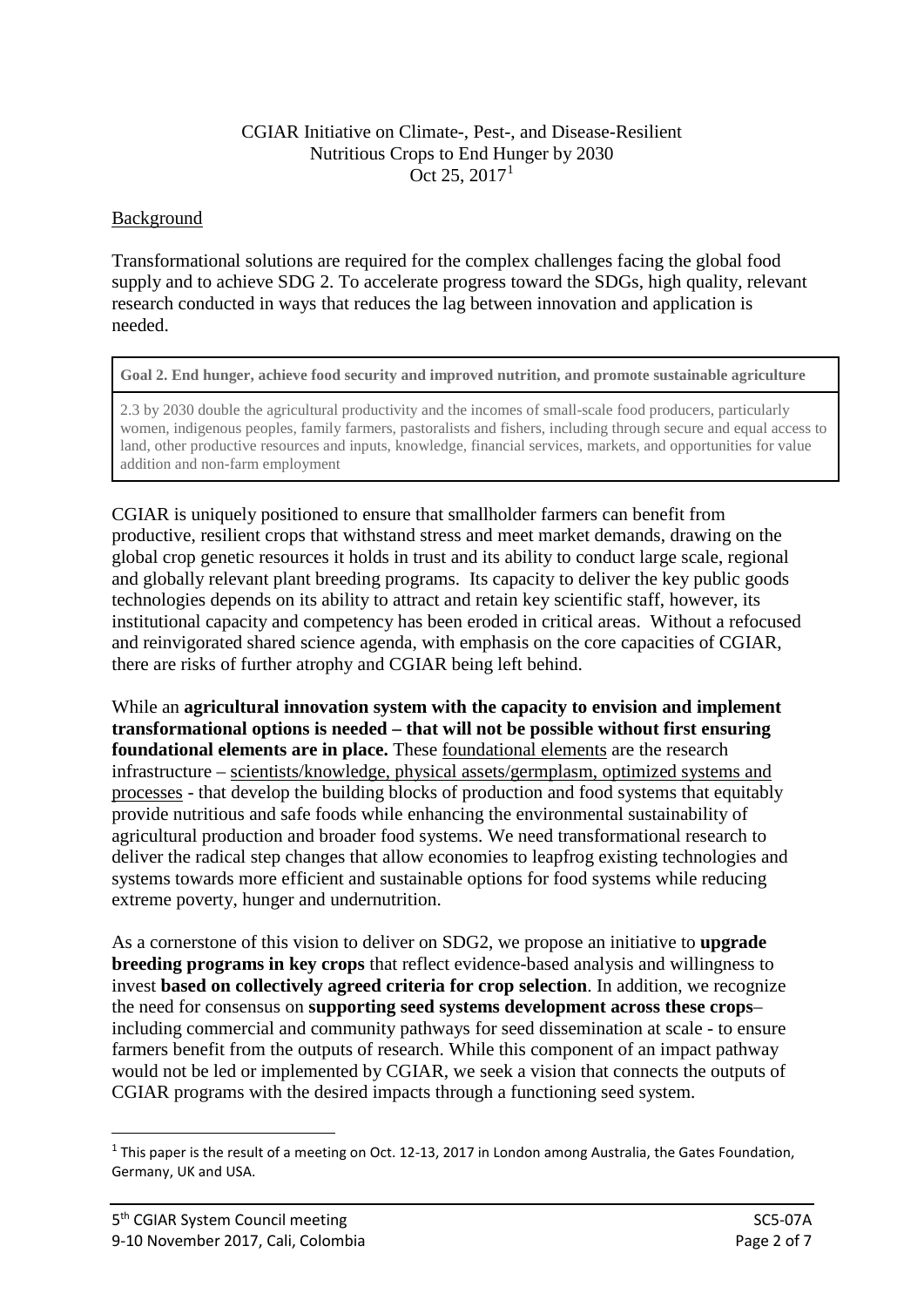# The Bottom Line

We envision an initiative to **strengthen CGIAR's crop improvement** capacity to **benefit low-income smallholder farmers** in the near to medium term, **deliver compelling products** and real change for both producers and consumers. The initiative seeks to integrate the speed and efficiency of best 21st century crop improvement practices into CGIAR, as a foundational investment that is squarely **within the Centers' comparative advantage**, for which there are few, if any, other sources of supply. Within the current CRP framework, we seek to construct a **concrete, measurable, straightforward multi-donor commitment to advance common goals** that underpin the CGIAR system. If successful, it will create a platform for greater investment – delivering new technologies that support the full range of CGIAR engagements, increasing the relevance of CGIAR as a uniquely capable set of partners, and helping strengthen critical CGIAR capacities in a system fit for purpose in the  $21<sup>st</sup>$  century, and equipped to deliver on SDG 2.3.

## Why this?

When coupled with investments in dissemination and delivery, substantial analysis<sup>[2](#page-2-0)</sup> has identified the **catalytic potential of crop improvement** investments **to improve smallholder farmer productivity and profitability** (SDG 2 goals). Breeding programs must develop products that respond not only to farmer demands for key production traits, but also to **emerging market demand for quality traits and consumer preferences**. To deliver these products, greater, more focused investment in CGIAR crop improvement programs will be critical. Our initiative proposes to **bring key CGIAR** crop improvement **programs to global standards of performance found across the private sector and high-performing public-sector breeding programs**. Like the implementation of the genebank standards that has driven up quality and efficiency, this effort will strengthen the capacity and functioning of CGIAR breeding programs for the 21st century.

#### Why now?

Advances in crop improvement linked to genomics, bio-informatics and a range of improved applications (e.g., data management) offer new opportunities for more rapid gains, especially among crops that have yet to benefit from significant investment. However, the CGIAR is currently not positioned to effectively integrate these opportunities – as capacities among crops and across the system vary greatly. We propose to focus on building up foundational investments to **position the CGIAR system to be a major force in achieving SDG2** – which is only possible if the CGIAR makes progress across a range of crops that underpin food security in the poorest and most food insecure regions. Clearly, these gains will not come from CGIAR CRPs or centers alone. They will also be dependent on upstream and downstream partnerships, who are essential for leveraging these partnerships in ways that hasten the delivery of better crops with and by NARS (and for some crops through small and medium enterprises), through seed systems, to farmers.

In recent years, funding in collective investment vehicles (Windows 1 and 2) for a shared science agenda for CGIAR has sharply declined. Yet the principles of the system's reforms,

<span id="page-2-0"></span><sup>&</sup>lt;sup>2</sup> Pray, C., Masters, W. and Ayoub, S. 2017. Impacts of Agriculture Research on Poverty, Malnutrition and Resilience. Report prepared for USAID.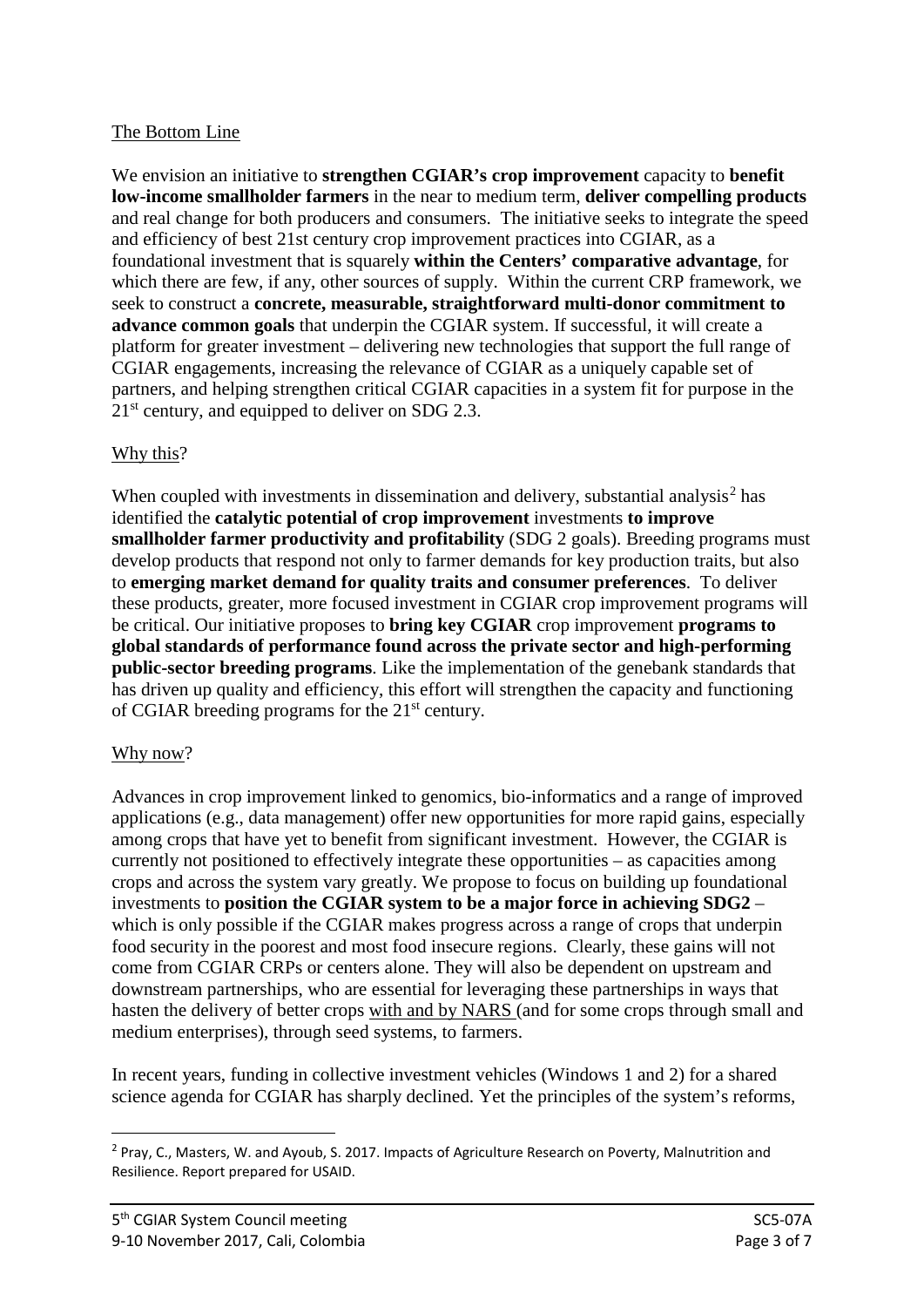and the mechanisms developed to implement a shared vision are implemented and available to facilitate this proposal. Creation of a consensus, around clear objectives and focused programs, will reinvigorate donor investment in the shared science agenda. Genetic resource conservation and crop improvement are critical opportunities, but there are likely others in livestock, yield gap reduction and other areas, all of which can contribute to achieving SDG 2.3. Demonstrating that the system can work effectively first in the genebanks, and now in crop improvement, will pave the way for additional opportunities in other areas where the CGIAR plays a critical role and where funders are ready to engage to advance a purposedriven research agenda.

## How?

This focused direction can be achieved by aligning with the relevant flagships of the existing CRPs – to reduce burden, disruption and effort. Where necessary, flagships may need to be revised to deliver on these objectives. We have already seen how the system, working at the level of independent, center-led genebanks, has been able to achieve a whole that is greater than the sum of the parts. Through focused donor investment at the flagship level, CGIAR can position itself around **a prioritized set of crop improvement objectives and a set of commodities that merit this focused investment**, harmonizing donor funding and reporting over a multi-year period. This is essential given that increasingly in some areas there are other sources of supply for breeding efforts either from individual NARS, regional centers of excellence, or the growing private sector across the developing world.

These deepened investments can be accomplished in ways that fulfill and reinforce aspects of the vision that led to the governance changes put in place in recent years. The platforms, including the Excellence in Breeding platform, provide important capacities for strengthening the system. **This vision does not seek one monolithic crop improvement program, but rather a set of prioritized, adequately funded crop improvement programs** that are synergistic and help power the achievement of SDG 2. Climate-, disease- and pest-resilient nutritious crops will not be the only CGIAR contribution to SDG 2, but they are an essential one. The unique global position of CGIAR and its existing architecture on which to strengthen robust crop improvement programs provide a compelling opportunity to implement a shared vision of a deepened multi-donor effort to deliver on SDG 2. Funders will come together and coordinate under this initiative to have a clear understanding of how their investments are amplified through investments from each other, leading to program achievements that could not be expected by working separately.

#### The Process

Building on existing activity among donors, we propose to initiate an analytic process to inform this investment. We would share current understanding and information on CGIAR breeding programs and commission external analysis to support a decision-making process on where to focus investments. A working group of donor technical staff would be mobilized to contribute to the analytic process and to guide the development of the program of work. The group is loosely organized and currently composed of Australia, The Gates Foundation, Germany, UK, and USA but is open to donors interested in funding the initiative. This group would be positioned to engage necessary external expertise including CGIAR staff (center, CRP, SMO) to identify key opportunities, investment needs and targeted outcomes.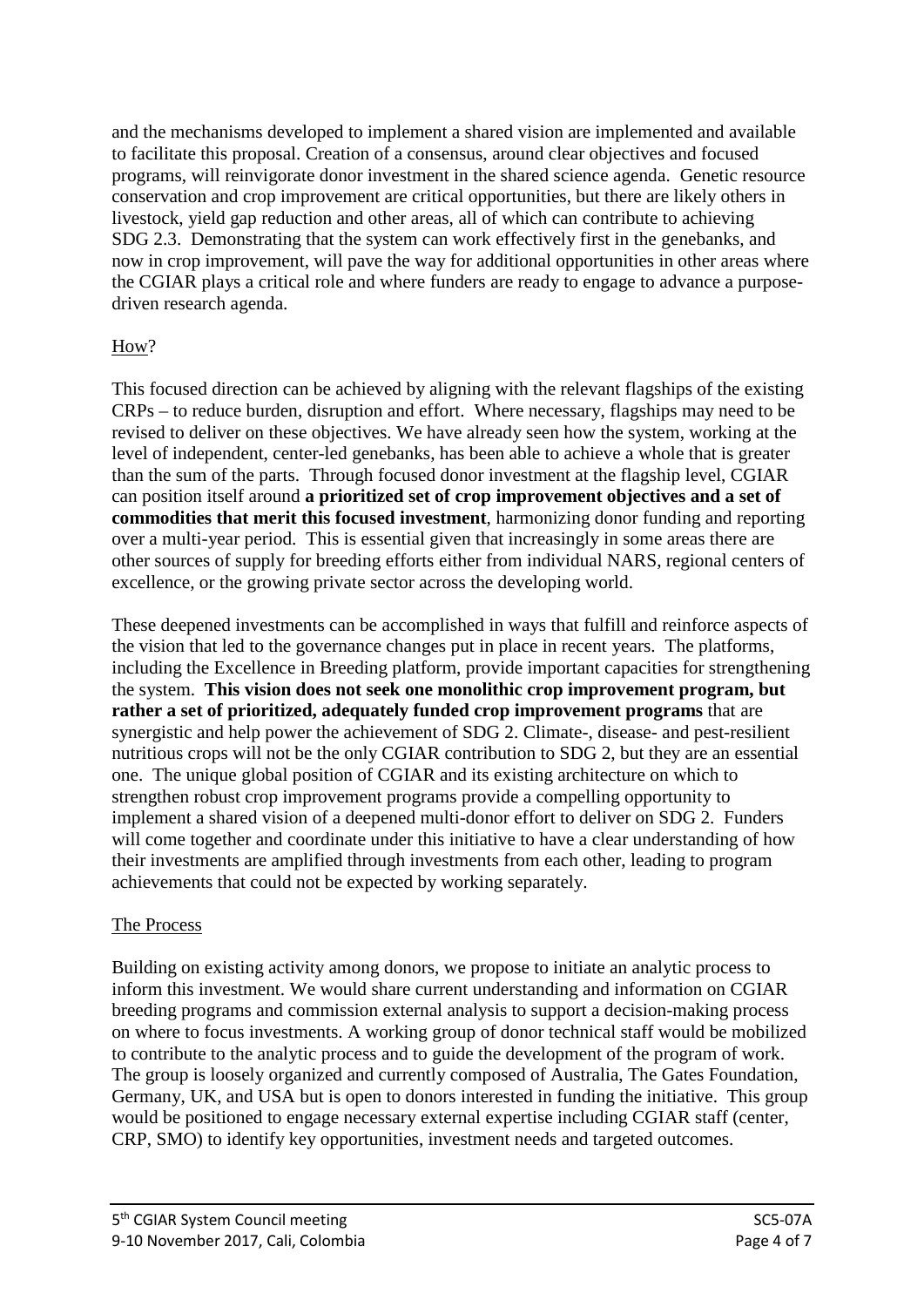Given the need to focus investment to ensure appropriate levels of funding for the selected breeding programs, the subset of breeding programs that will receive this deepened investment will be identified based on a set of criteria identified through a consultative process reflecting investment objectives (e.g., poverty reduction, nutrition gains, resilience, etc.). Once the criteria are collectively agreed upon, commissioned and in-house analysis can be generated to support decision-making.

Criteria to select crops for investment could include:

- relative importance of the crop for smallholder producers,
- role of CGIAR breeding programs relative to other sources of supply within a given crop,
- likelihood/opportunity for crop improvement to contribute to productivity enhancements for smallholders in broad target geographies
- poverty-weighted value of production of a crop in developing countries
- nutrition priorities/considerations (e.g. "smart foods", micronutrient density, quality protein)
- importance for women farmers
- contribution to resilient production systems
- levels of private sector investment

Once the criteria are defined, analysis, both in-house and commissioned, via consultations among donors (including technical staff or their representatives) to examine key elements and define the relative weights for the analytic process. While the analysis will be an important input to prioritization, the objective is to provide flexibility and rationales for donors to apply their own considerations in the final decision process on fund allocation. The analysis is intended to provide a common set of ranked priorities that serve as a basis for discussion and consideration that will lead to the final selection and allocation of resources.

Once crops are selected for investment, further analysis would be undertaken to determine the level and scope of investment needed to staff and support high performing crop improvement programs. This will require further engagement with the wider system--the SMO and centers and advisory bodies. During the analytic process, we will work to define budgets that clarify the full cost of the effort – including fully funding staff salaries to ensure dedicated staff. Further, during the development of program workplans, we will include detailed budgets to illuminate the costs of these investments.

# Defining Breeding Program Upgrades

Significant investment, analysis and learning from the Bill & Melinda Gates Foundation (BMGF) serves as a starting point from which to embark on this effort. Through a systematic analysis of opportunity and need across the agricultural research landscape for smallholder agriculture, crop improvement was identified as a catalytic investment area to drive increases in smallholder productivity and profitability. This led to intensive study of the sources of supply of crop improvement, analysis of public and private sector breeding programs, and finally the aggregation of best practices to achieve greater genetic gains (for all traits of interest – be it genetic gains in yield or consumer demanded traits).

As part of this process, BMGF commissioned the development of the Breeding Program Assessment Tool (BPAT) to facilitate the evaluation of strengths and weaknesses of breeding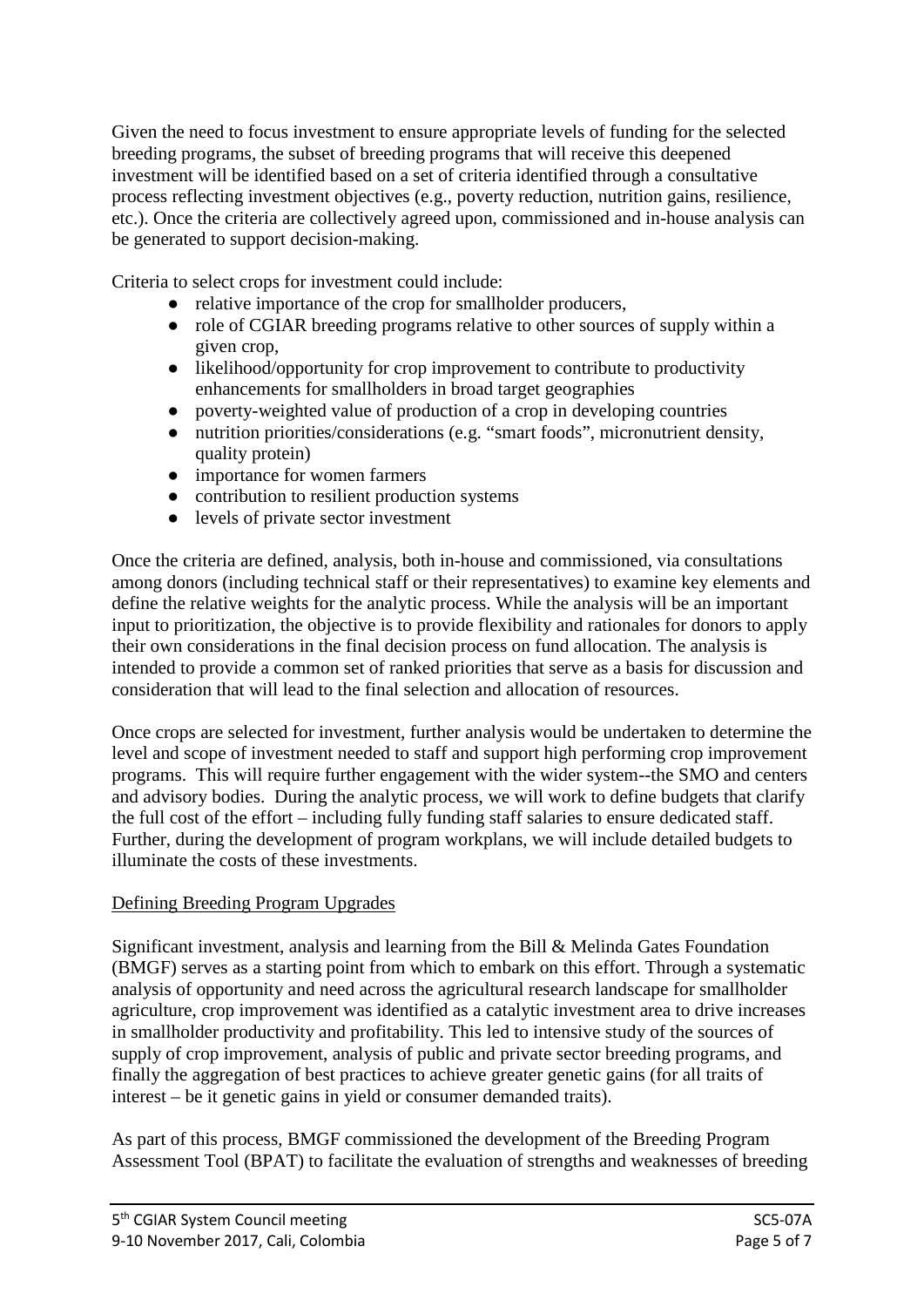programs. This tool has been used to assess some breeding programs in CGIAR Centers, in addition to select national programs. This analysis has identified, relative to the norms and practices of high performing public and private breeding programs, the elements that are required to improve CGIAR programs to bring them up to global standards. This analytical approach will help identify the priorities for investment and process improvement required for enhanced functioning and performance of CGIAR breeding programs. This approach is similar to the assessment and program of improvement that was implemented for the genebanks across the system.

For those programs that have received a BPAT evaluation, donors could engage the centers to determine a responsive investment approach. For those programs that have been identified by the analytic process as priorities but for which a breeding program assessment has not been undertaken, the approach could be used to lay out the most strategic opportunities for improving the functioning of crop improvement. The results of these analyses would be the foundation of the initiative's workplan development for strengthening the programs.

## Architecture of the initiative

This proposal seeks to use the existing programmatic structures and funding mechanisms. It seeks to build on the intentions of the governance reforms and platforms established by CGIAR in 2016, helping the system "step up" to deliver based on its clear comparative advantages. The precise architecture of this effort is open to discussion to identify a form that follows the intended function of the investment – strengthened breeding programs based on genetic resources collections that are congruous with existing programmatic structures.

The initiative will readily lend itself to description in terms of CGIAR engagement at the global level, around a set of agreed objectives, to deliver on SDG 2.3. It will underpin the collective effort across breeding programs, linked to the Excellence in Breeding platform, and represents an integration of programs and investment strategies across a range of donors. A key objective is to set out a clear and compelling description with associated detail, targets, and milestones that drives donor investment.

Among proposed organizing principles is the Excellence in Breeding Platform (EIB) at the center of the effort with each breeding flagship from select programs illustrated as spokes of a wheel. Hence it could be a virtual program that connects pieces (flagships) from many existing CRPs that are elevated and where investment is deepened – even if the management structures and other program functions remain housed within the original lead centers/CRP.

Several funding approaches were identified and discussed. The consensus of the group was one through Window 2 that would allow for targeted funding via CRP flagship funding, such that the larger system-level investment could be coordinated as an initiative. Donors would invest through W2 via flagships, complemented by EIB (supported by W1, or a combination of W1 and W2, providing critical upgrades and coordination components). Where crops are not currently covered within a CRP, if such crops are identified as priorities, an agreed strategy would be developed to facilitate investment through a shared mechanism. To ensure that the whole effort is funded efficiently and optimally, donors could stay informed and communicate with each other around the EIB and associated crop improvement investments, ensuring that all investments are allocated optimally. Reporting and management would come through existing structures. The flagships would need some sort of revision to meet the